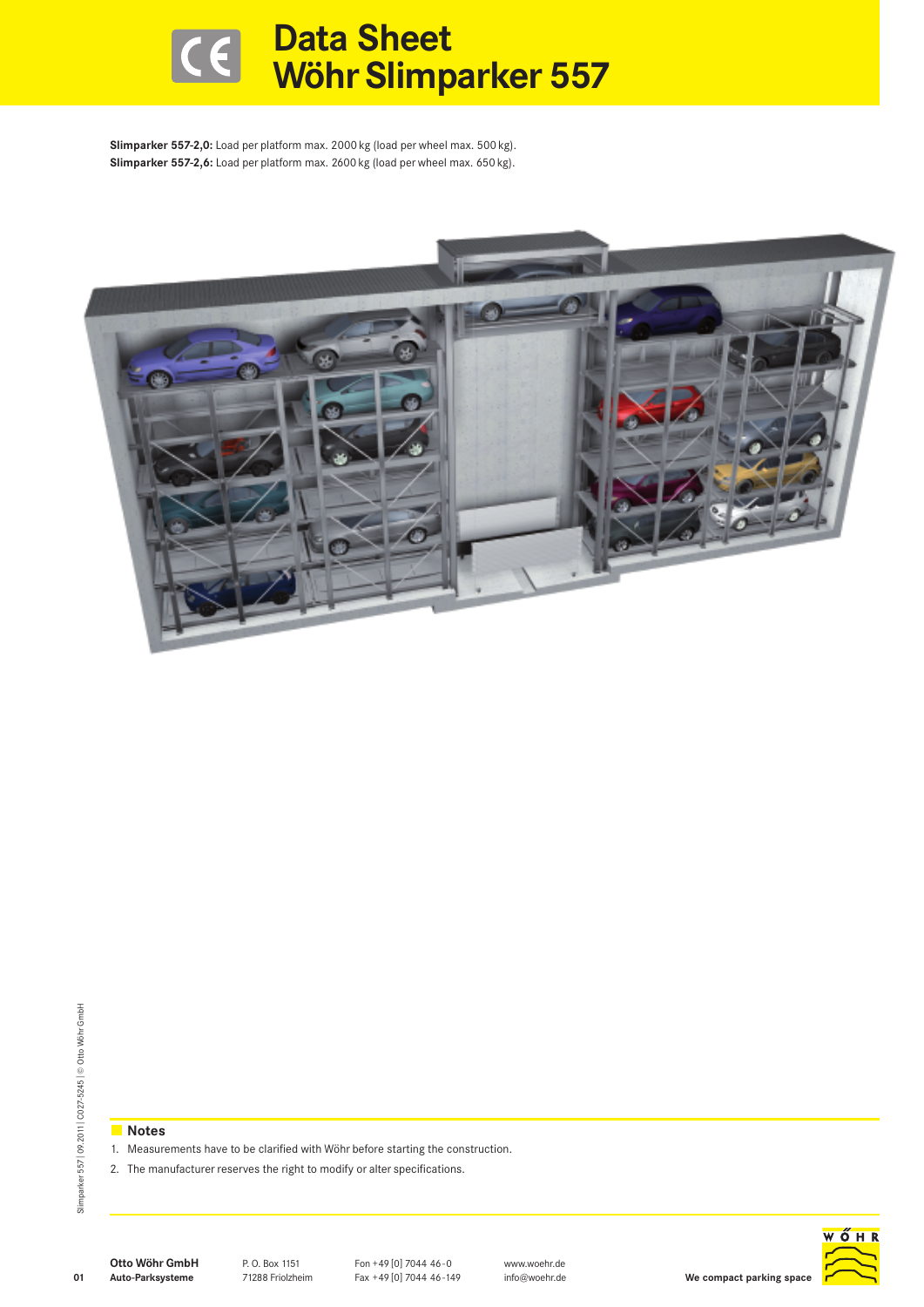



| Levels         | Height H<br>Car height<br>$1,50 \; \text{m}^*$ | Height H<br>Car height<br>$1,75 \; \text{m}^*$ | Height H<br>Car height<br>$2,00 \; m$ |  |
|----------------|------------------------------------------------|------------------------------------------------|---------------------------------------|--|
| 1              | $2,75 \; \text{m}$                             | $2,75 \; \text{m}$                             | $2,75 \; \text{m}$                    |  |
| $\overline{2}$ | $4,45 \; m$                                    | 4,70 m                                         | 4,95 m                                |  |
| 3              | $6,15 \; m$                                    | $6,65 \; m$                                    | $7,15 \; \text{m}$                    |  |
| $\overline{4}$ | 7,85 m                                         | 8,60 m                                         | $9,35 \; \text{m}$                    |  |
| 5              | $9,55 \, \text{m}$                             | 10,55 m                                        | 11,55 m                               |  |
| 6              | $11,25 \; m$                                   | 12,50 m                                        | 13,75 m                               |  |
|                |                                                |                                                |                                       |  |

\*Car height at the first level 2,00 m

# **Slimparker 557 | Ground view**



For relocating in a double row arrangement 1 empty space is required.

# **Max. car dimensions**



| Platform width Dimension A Dimension B |     |          |
|----------------------------------------|-----|----------|
| 215                                    | 205 | max. 190 |
| 225                                    | 215 | max. 200 |
| 235                                    | 225 | max. 210 |
| 245                                    | 235 | max. 220 |
|                                        |     |          |

\* Overall height (cars with roof racks, roof rails, antennas etc. should not exceed the mentioned overall height).

\*\* Clearance underneath the gear case.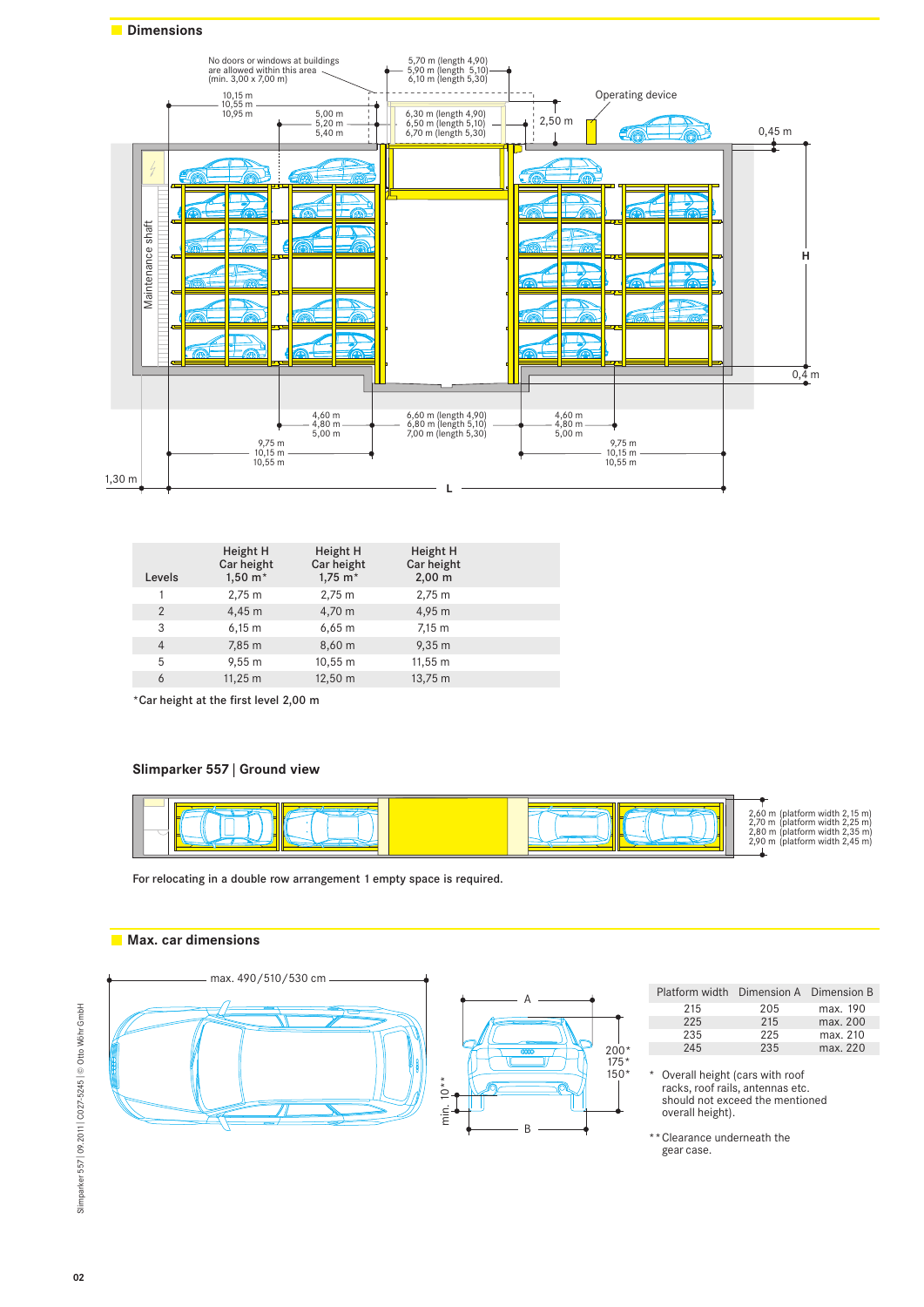# **1** row



| $\overline{2}$ | 2 |
|----------------|---|
| 3              | 3 |
| 4              | 4 |
| 5              | 5 |
|                | Á |

# **2 r o w s**

| 1.30 | 16,35<br>16,95<br>17,55 | 1,30 | 16,35<br>16,95<br>17,55 |  |
|------|-------------------------|------|-------------------------|--|

| Levels |  | No. of parking places |  |
|--------|--|-----------------------|--|
|        |  |                       |  |

| $\overline{2}$ | 3  |  |
|----------------|----|--|
| 3              | 5  |  |
| 4              | 7  |  |
| 5              | Q  |  |
| 6              | 11 |  |
|                |    |  |

# 2 rows (one in front and one behind the lift)

| .30 | 15,80<br>16,40 |  |
|-----|----------------|--|
|     | 17,00          |  |

No. of parking places Levels  $\overline{c}$  $\overline{1}$ 123456 2<br>4<br>6<br>8  $\overline{2}$  $\overline{4}$  $\overline{3}$  $\overline{6}$  $\boldsymbol{8}$  $\overline{4}$  $\overline{5}$ 10 12  $\boldsymbol{6}$ 

# **3 r o w s**

| 1.30 | 20,95<br>21,75<br>22,55 | 1,30 | 20,95<br>21,75<br>22,55 |
|------|-------------------------|------|-------------------------|

Levels No. of parking places  $-23456$ –58  $\overline{2}$  $\overline{5}$  $\overline{3}$  $\overline{8}$ 

|   | 11 |
|---|----|
| 5 | 14 |
| 6 | 17 |
|   |    |

### **4 r o w s**

| ັບ | 26,10<br>27,10<br>28,10 |  |
|----|-------------------------|--|
|    |                         |  |

Levels No. of parking places  $\frac{3}{7}$  $\overline{1}$ 123456  $\overline{2}$  $\overline{3}$ 11  $\overline{4}$ 15 19  $\sqrt{5}$ 23  $\sqrt{6}$ 

Slimparker 557 | 09.2011 | C027-5245 | @ Otto Wöhr GmbH Slimparker 557 | 09.2011 | C027-5245 | © Otto Wöhr GmbH